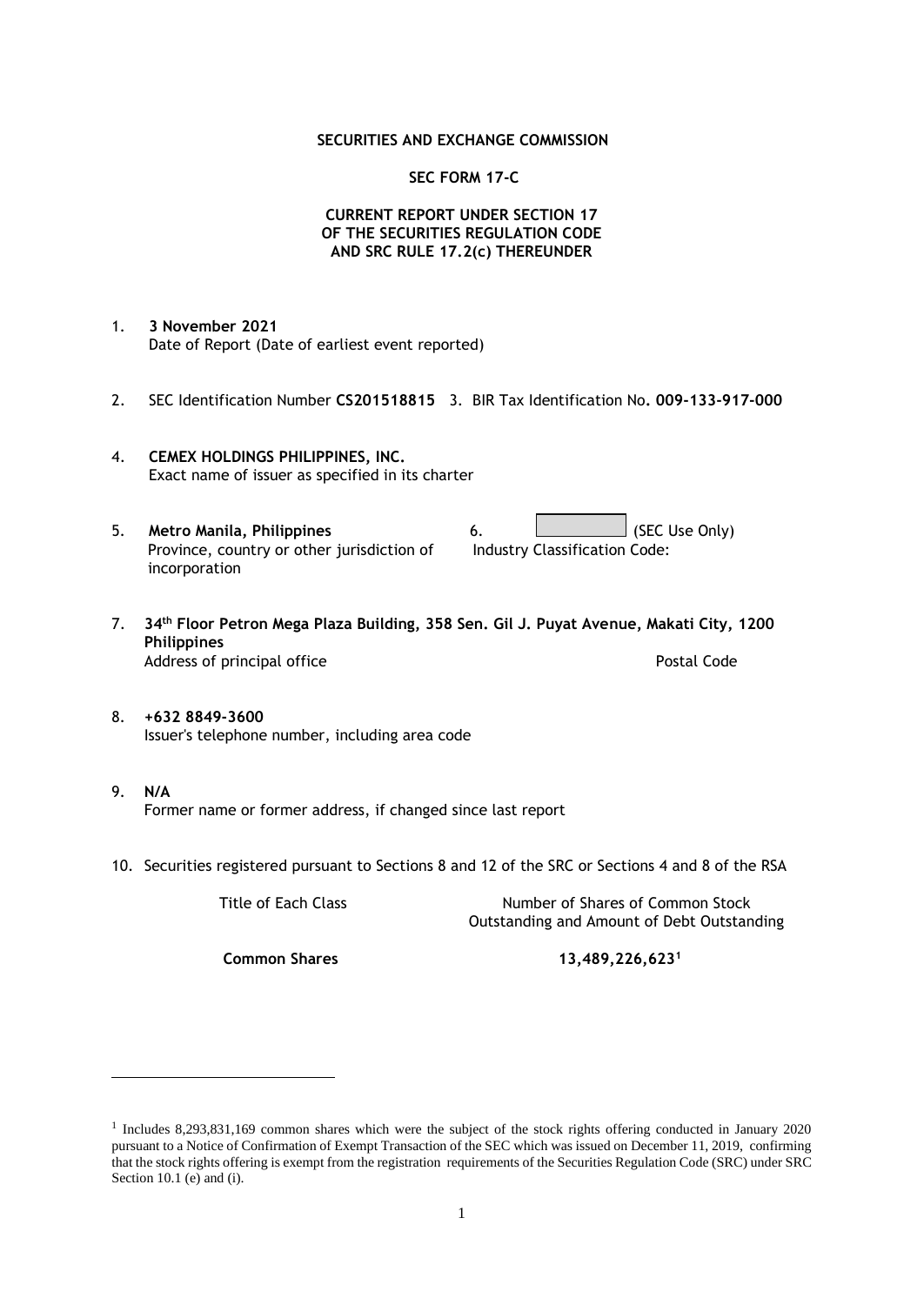11. Indicate the item numbers reported herein: **Item 9 - Other Events**

**CEMEX HOLDING PHILIPPINES, INC. ("CHP") reports on the use of proceeds realized from the Stock Rights Offering (SRO) of 8,293,831,169 common shares of CHP that was conducted in**  Based on the Offer Price of £1.54 per share, the total proceeds from the SRO **amounted to P12,772,500,000.26.** 

**The following costs and expenses were disbursed/charged today against the SRO proceeds:**

| USE OF PROCEEDS/PURPOSE                                                                     | <b>AMOUNT</b> (in<br>Pesos) |
|---------------------------------------------------------------------------------------------|-----------------------------|
| Costs and expenses associated with the SOLID Cement plant<br>expansion project <sup>1</sup> | 3,607,996.40                |

<sup>1</sup>*Funded through advances made by CHP to Solid Cement Corporation ("SOLID") under the Revolving Master Loan Facility Agreement dated 3 March 2020 entered into between CHP, as lender, and SOLID, as borrower*

## **SIGNATURES**

Pursuant to the requirements of the Securities Regulation Code, the issuer has duly caused this report to be signed on its behalf by the undersigned hereunto duly authorized.

**CEMEX HOLDINGS PHILIPPINES, INC. 3 November 2021 Issuer Date of the Community of the Community Community Community Community Community Community Community Community** 

*aumetic ni* de seu-<br>Jannette Virata Sevilla  **Compliance Officer**